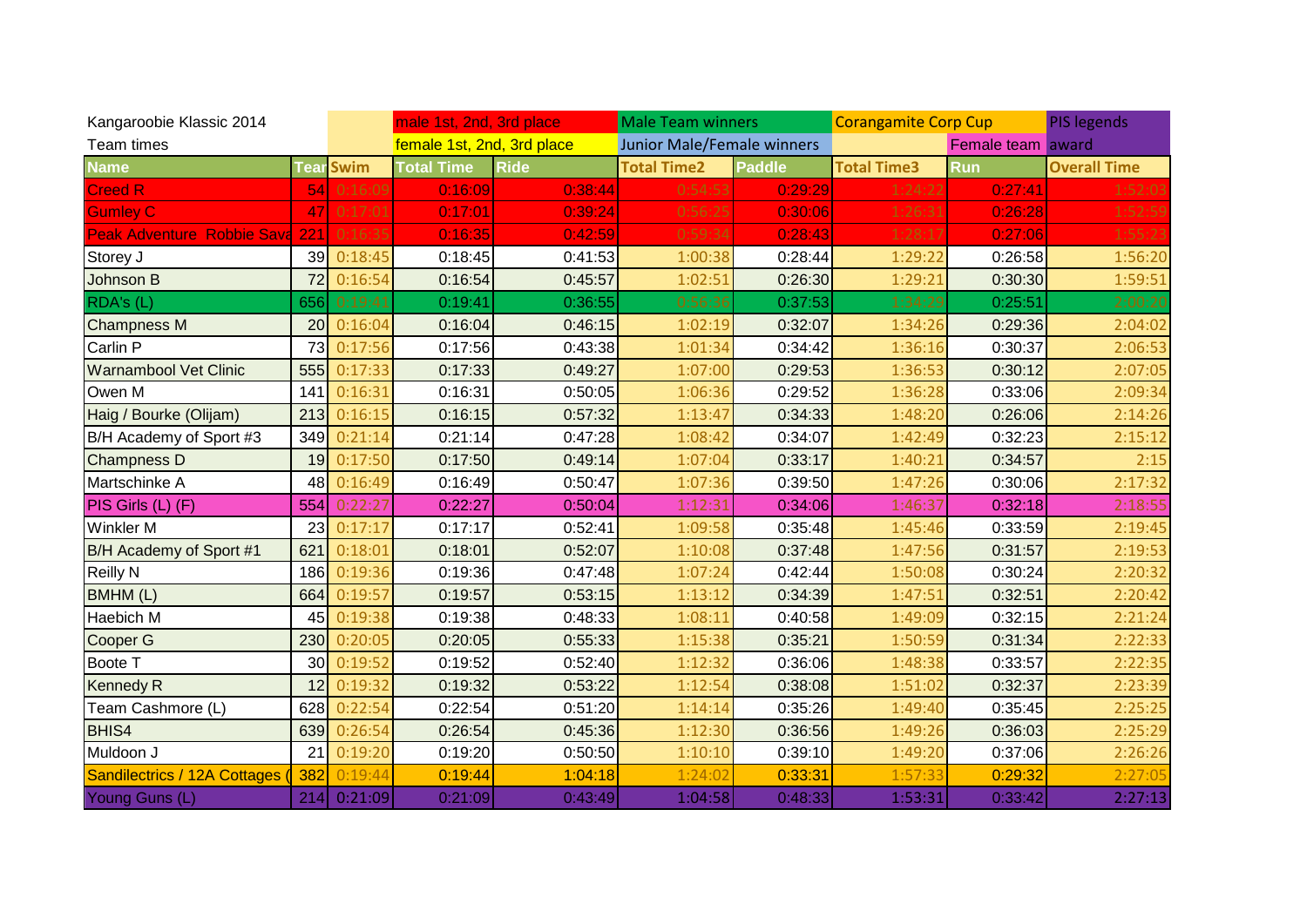| <b>Charlies Angles (C/Cup)</b> | 418 | 0:17:09 | 0:17:09 | 0:45:00 | 1:02:09 | 0:43:53 | 1:46:02 | 0:41:54 | 2:27:56 |
|--------------------------------|-----|---------|---------|---------|---------|---------|---------|---------|---------|
| B/H Academy of Sport #2        | 625 | 0:20:00 | 0:20:00 | 0:52:02 | 1:12:02 | 0:41:17 | 1:53:19 | 0:34:44 | 2:28:03 |
| <b>Nichols D</b>               | 70  | 0:19:12 | 0:19:12 | 0:58:31 | 1:17:43 | 0:34:55 | 1:52:38 | 0:37:06 | 2:29:44 |
| <b>Brophy P</b>                | 57  | 0:19:57 | 0:19:57 | 0:56:07 | 1:16:04 | 0:36:31 | 1:52:35 | 0:37:56 | 2:30:31 |
| <b>Rodgers G</b>               | 56  | 0:21:05 | 0:21:05 | 0:51:25 | 1:12:30 | 0:37:42 | 1:50:12 | 0:40:46 | 2:30:58 |
| Shiells N                      | 16  | 0:20:22 | 0:20:22 | 0:58:41 | 1:19:03 | 0:39:41 | 1:58:44 | 0:32:26 | 2:31:10 |
| <b>TIS</b>                     | 432 | 0:17:41 | 0:17:41 | 1:16:54 | 1:34:35 | 0:31:05 | 2:05:40 | 0:26:12 | 2:31:52 |
| <b>Winkler P</b>               | 68  | 0:15:00 | 0:15:00 | 1:01:09 | 1:16:09 | 0:37:33 | 1:53:42 | 0:39:28 | 2:33:10 |
| <b>HR Puff and Stuff</b>       | 398 | 0:19:11 | 0:19:11 | 1:11:37 | 1:30:48 | 0:37:55 | 2:08:43 | 0:24:40 | 2:33:23 |
| LDA's (L) (F)                  | 650 | 0:17:42 | 0:17:42 | 0:52:33 | 1:10:15 | 0:46:15 | 1:56:30 | 0:37:41 | 2:34:11 |
| Dougherty B                    | 27  | 0:19:38 | 0:19:38 | 1:00:06 | 1:19:44 | 0:39:15 | 1:58:59 | 0:35:36 | 2:34:35 |
| Mahoney's Fencing (L) (C/Cu    | 553 | 0:25:44 | 0:25:44 | 0:54:43 | 1:20:27 | 0:46:04 | 2:06:31 | 0:30:03 | 2:36:34 |
| MacDonald C                    | 35  | 0:17:58 | 0:17:58 | 1:03:35 | 1:21:33 | 0:36:17 | 1:57:50 | 0:38:59 | 2:36:49 |
| <b>Clements M</b>              | 11  | 0:21:32 | 0:21:32 | 0:59:06 | 1:20:38 | 0:41:17 | 2:01:55 | 0:35:40 | 2:37:35 |
| <b>Flying Scotsmen (Inter)</b> | 559 | 0:27:09 | 0:27:09 | 0:57:39 | 1:24:48 | 0:41:02 | 2:05:50 | 0:32:12 | 2:38:02 |
| shazbobbieheidmick (L)         | 665 | 0:22:28 | 0:22:28 | 0:45:44 | 1:08:12 | 0:48:01 | 1:56:13 | 0:42:58 | 2:39:11 |
| The B-Laws                     | 629 | 0:27:06 | 0:27:06 | 0:53:20 | 1:20:26 | 0:40:20 | 2:00:46 | 0:39:12 | 2:39:58 |
| <b>DLTB</b>                    | 556 |         | 0:15:17 | 1:09:29 |         | 0:42:57 |         | 0:33:16 |         |
| <b>The Vixons</b>              | 557 | 0:18:39 | 0:18:39 | 1:03:07 | 1:21:46 | 0:41:18 | 2:03:04 | 0:38:05 | 2:41:09 |
| Monsbourgh F                   | 49  | 0:26:51 | 0:26:51 | 0:58:22 | 1:25:13 | 0:46:31 | 2:11:44 | 0:33:27 | 2:45:11 |
| <b>Huppo's Heroes</b>          | 552 | 0:25:09 | 0:25:09 | 0:58:05 | 1:23:14 | 0:52:01 | 2:15:15 | 0:30:14 | 2:45:29 |
| Rodgers Debbie (F)             | 55  | 0:23:58 | 0:23:58 | 1:00:57 | 1:24:55 | 0:39:32 | 2:04:27 | 0:41:09 | 2:45:36 |
| Harris Ahiya (L) (F)           | 64  | 0:17:27 | 0:17:27 | 1:08:01 | 1:25:28 | 0:43:16 | 2:08:44 | 0:37:13 | 2:45:57 |
| Zavalas R                      | 31  | 0:18:18 | 0:18:18 | 1:09:16 | 1:27:34 | 0:40:12 | 2:07:46 | 0:38:45 | 2:46:31 |
| <b>McGuiness</b>               | 52  | 0:29:33 | 0:29:33 | 1:04:05 | 1:33:38 | 0:43:14 | 2:16:52 | 0:35:52 | 2:52:44 |
| Roberts B                      | 24  | 0:21:02 | 0:21:02 | 1:01:44 | 1:22:46 | 0:54:11 | 2:16:57 | 0:36:53 | 2:53:50 |
| Tribe D (L)                    | 59  | 0:17:58 | 0:17:58 | 1:09:12 | 1:27:10 | 0:44:06 | 2:11:16 | 0:42:49 | 2:54:05 |
| Chafing The Dream (L)          | 616 | 0:23:54 | 0:23:54 | 1:07:38 | 1:31:32 | 0:38:58 | 2:10:30 | 0:47:01 | 2:57:31 |
| Byrne J                        | 40  | 0:19:20 | 0:19:20 | 1:14:05 | 1:33:25 | 0:42:25 | 2:15:50 | 0:43:29 | 2:59:19 |
| Zaytsev A                      | 42  | 0:30:37 | 0:30:37 | 1:08:56 | 1:39:33 | 0:36:36 | 2:16:09 | 0:48:17 | 3:04:26 |
| <b>Birtwistle D</b>            | 46  | 0:30:37 | 0:30:37 | 0:58:56 | 1:29:33 | 0:42:55 | 2:12:28 | 0:51:58 | 3:04:26 |